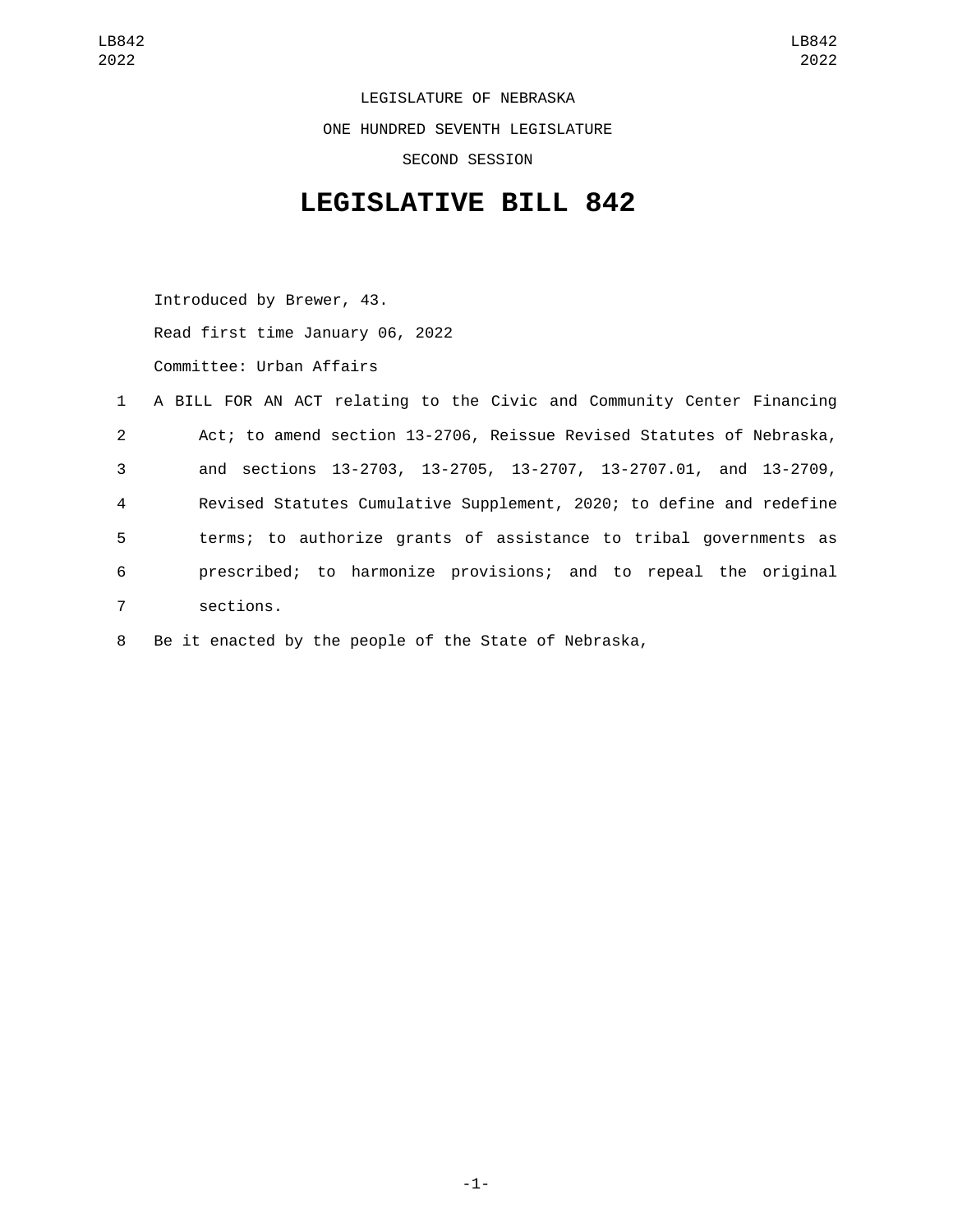Section 1. Section 13-2703, Revised Statutes Cumulative Supplement, 2 2020, is amended to read:

 13-2703 For purposes of the Civic and Community Center Financing 4 Act:

 (1) Applicant means and includes (a) any city or village in this state that is eligible for a grant of assistance pursuant to section 7 13-2706 and (b) any tribal government;

 (2) (1) Civic center means a facility that is used to host conventions, meetings, and cultural events or a library;

(3) (2) Department means the Department of Economic Development;

 (4) (3) Eligible facility means any civic center, historic building 12 or district, public space, or recreation center;

13 (5) (4) Fund means the Civic and Community Center Financing Fund;

 (6) (5) Historic building or district means a building or district eligible for listing on or currently listed on the National Register of Historic Places or a building that is certified as contributing to the significance of a registered state or national historic district;

 (7) (6) Political subdivision means a county, school district, community college area, or natural resources district;

20 (8)  $(7)$  Public space means property located within the traditional center of a community, typically comprised of a cohesive core of residential, civic, religious, and commercial buildings, arranged around 23 a main street and intersecting streets; and

 (9) (8) Recreation center means a facility or park used for athletics, fitness, sport activities, or recreation that is owned by an 26 applicant a municipality and is available for use by the general public with or without charge. Recreation center does not include any facility that requires a person to purchase a membership to utilize such facility; 29 and  $\overline{z}$ 

 (10) Tribal government means the officially recognized government of any Indian tribe, nation, or other organized group or community located

-2-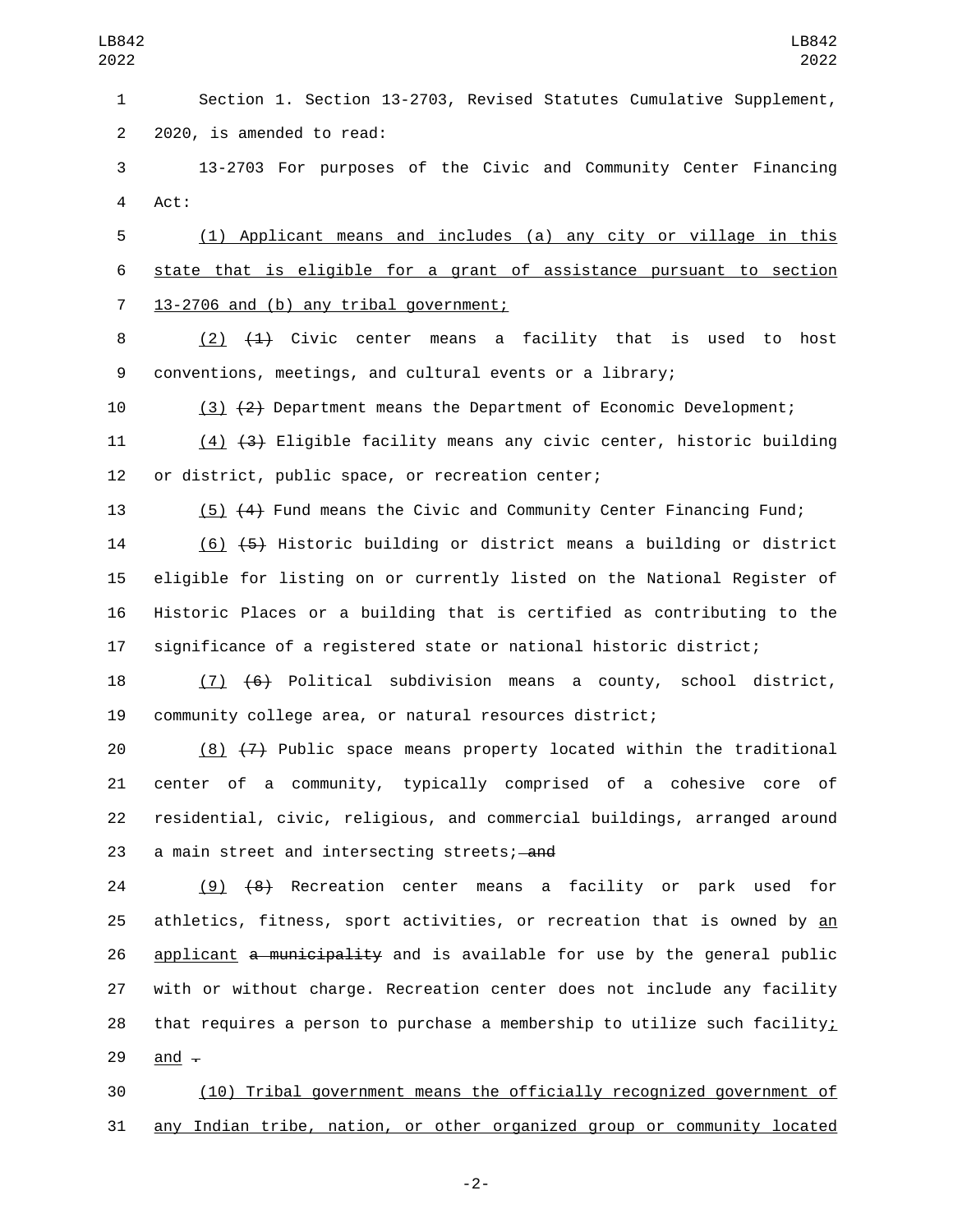in the state exercising self-government powers and recognized as eligible for services provided by the United States to Indians because of their status as Indians or any Indian tribe located in the state and recognized as an Indian tribe by the state. The term includes any economic development corporation owned by or chartered by a tribal government.

 Sec. 2. Section 13-2705, Revised Statutes Cumulative Supplement, 7 2020, is amended to read:

 13-2705 The department may conditionally approve grants of assistance from the fund to eligible and competitive applicants subject 10 to the following limits and requirements:

 (1) Except as provided in subdivision (2) of this section, a grant request shall be in an amount meeting the following requirements:

 (a) For a grant of assistance under section 13-2704.01, at least 14 fifteen thousand dollars but no more than:

 (i) For a city of the primary class or a tribal government, two 16 million two hundred fifty thousand dollars;

 (ii) For a city with a population of at least forty thousand inhabitants but fewer than one hundred thousand inhabitants as determined by the most recent federal decennial census or the most recent revised certified count by the United States Bureau of the Census, one million 21 one hundred twenty-five thousand dollars;

 (iii) For a city with a population of at least twenty thousand inhabitants but fewer than forty thousand inhabitants as determined by the most recent federal decennial census or the most recent revised certified count by the United States Bureau of the Census, seven hundred 26 fifty thousand dollars;

 (iv) For a city with a population of at least ten thousand inhabitants but fewer than twenty thousand inhabitants as determined by the most recent federal decennial census or the most recent revised certified count by the United States Bureau of the Census, six hundred 31 thousand dollars; and

-3-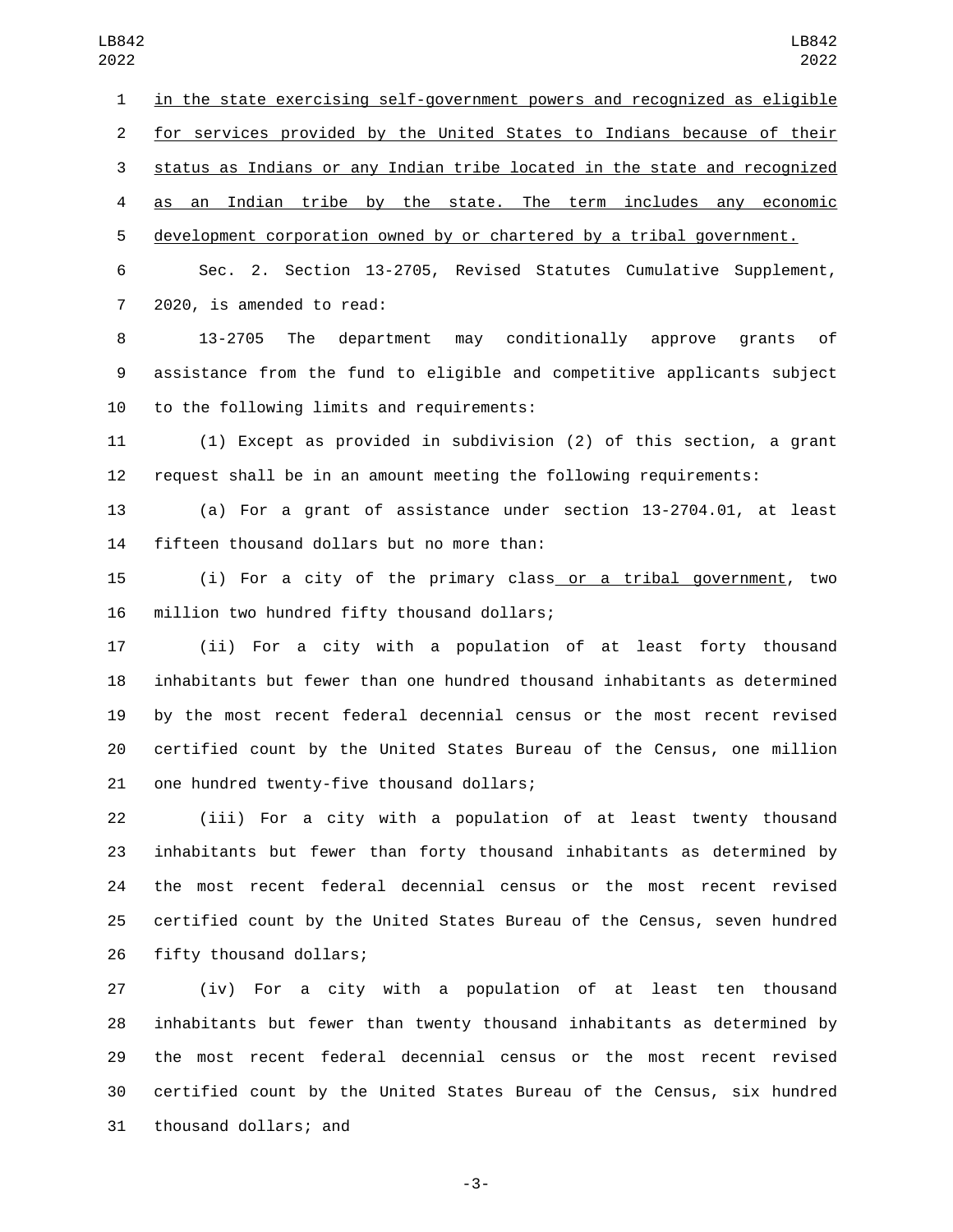(v) For a municipality with a population of fewer than ten thousand inhabitants as determined by the most recent federal decennial census or the most recent revised certified count by the United States Bureau of the Census, three hundred seventy-five thousand dollars; and

 (b) For a grant of assistance under section 13-2704.02, at least three thousand dollars but no more than fifteen thousand dollars;

 (2) Upon the balance of the fund reaching three million seven hundred fifty thousand dollars, and until the balance of the fund falls below one million five hundred thousand dollars, a grant request shall be 10 in an amount meeting the following requirements:

 (a) For a grant of assistance under section 13-2704.01, at least 12 fifteen thousand dollars but no more than:

 (i) For a city of the primary class or a tribal government, three million three hundred seventy-five thousand dollars;

 (ii) For a city with a population of at least forty thousand inhabitants but fewer than one hundred thousand inhabitants as determined by the most recent federal decennial census or the most recent revised certified count by the United States Bureau of the Census, one million 19 six hundred eighty-seven thousand dollars;

 (iii) For a city with a population of at least twenty thousand inhabitants but fewer than forty thousand inhabitants as determined by the most recent federal decennial census or the most recent revised certified count by the United States Bureau of the Census, one million 24 one hundred twenty-five thousand dollars;

 (iv) For a city with a population of at least ten thousand inhabitants but fewer than twenty thousand inhabitants as determined by the most recent federal decennial census or the most recent revised certified count by the United States Bureau of the Census, nine hundred 29 thousand dollars; and

 (v) For a municipality with a population of fewer than ten thousand inhabitants as determined by the most recent federal decennial census or

-4-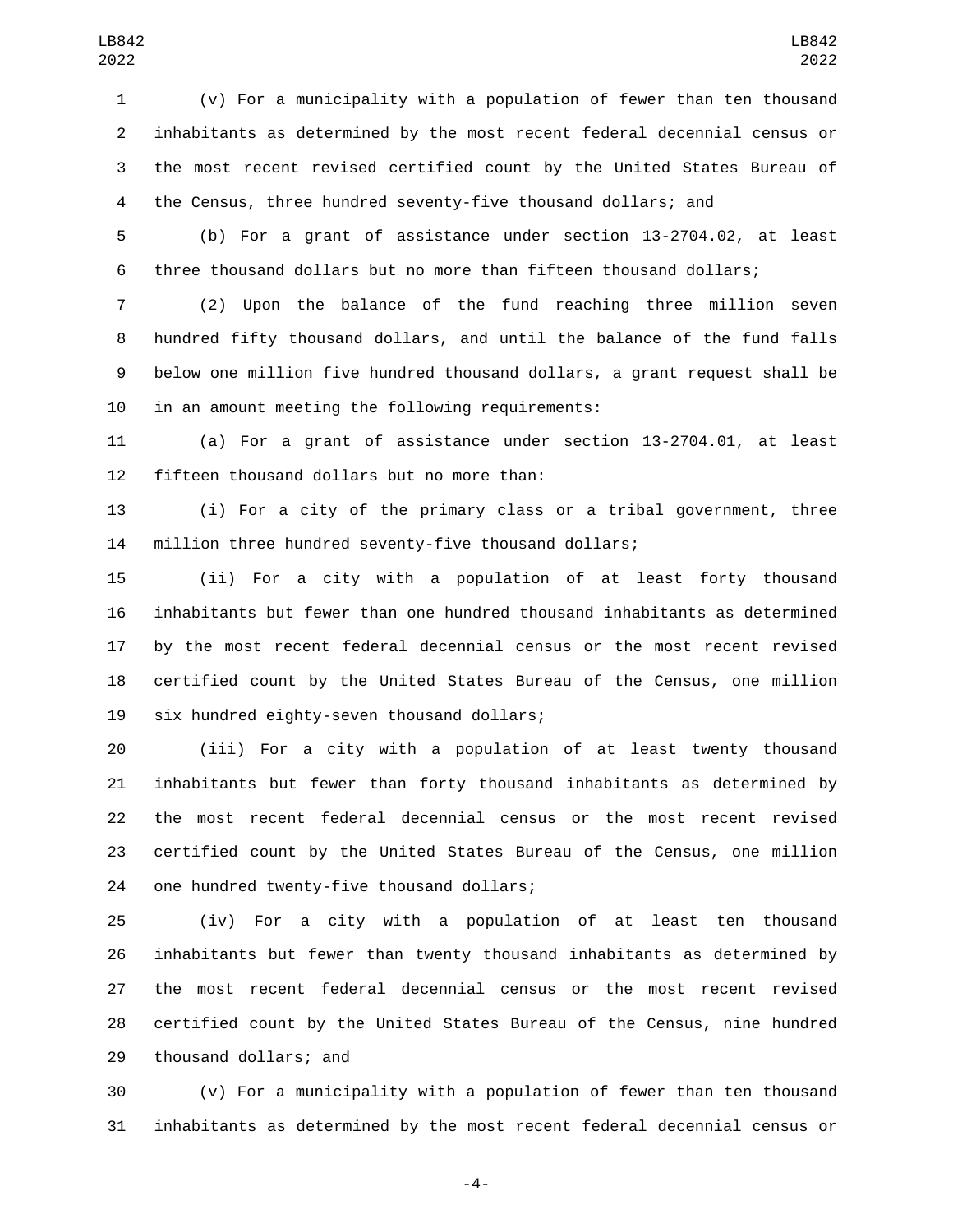the most recent revised certified count by the United States Bureau of the Census, five hundred sixty-two thousand dollars; and

 (b) For a grant of assistance under section 13-2704.02, at least three thousand dollars but no more than fifteen thousand dollars;

 (3) Assistance from the fund shall not amount to more than fifty percent of the cost of the project for which a grant is requested;

7 (4) An applicant A municipality shall not be awarded more than one grant of assistance under section 13-2704.01 and one grant of assistance under section 13-2704.02 in any two-year period;9

 (5) Any eligible facility for which a grant of assistance under section 13-2704.01 is made shall not be sold for at least five years following the award of such grant of assistance; and

 (6) An application for a grant of assistance to assist in the preservation, restoration, conversion, rehabilitation, or reuse of a historic building or district shall include a notification of approval from the State Historic Preservation Officer that the work proposed in the application conforms to the United States Secretary of the Interior's Standards for the Treatment of Historic Properties. If the application does not include such notification of approval from the State Historic Preservation Officer, the department shall not award a grant of 21 assistance for such application.

 Sec. 3. Section 13-2706, Reissue Revised Statutes of Nebraska, is 23 amended to read:

 13-2706 (1) Except as provided in subsection (2) of this section for a city of the primary class, any municipality that has applied for and received a grant of assistance under the Sports Arena Facility Financing Assistance Act shall not receive state assistance under the Civic and Community Center Financing Act for the same project for which the grant was awarded under the Sports Arena Facility Financing Assistance Act.

 (2) A city of the primary class shall not be eligible to receive a grant of assistance from the Civic and Community Center Financing Act if

-5-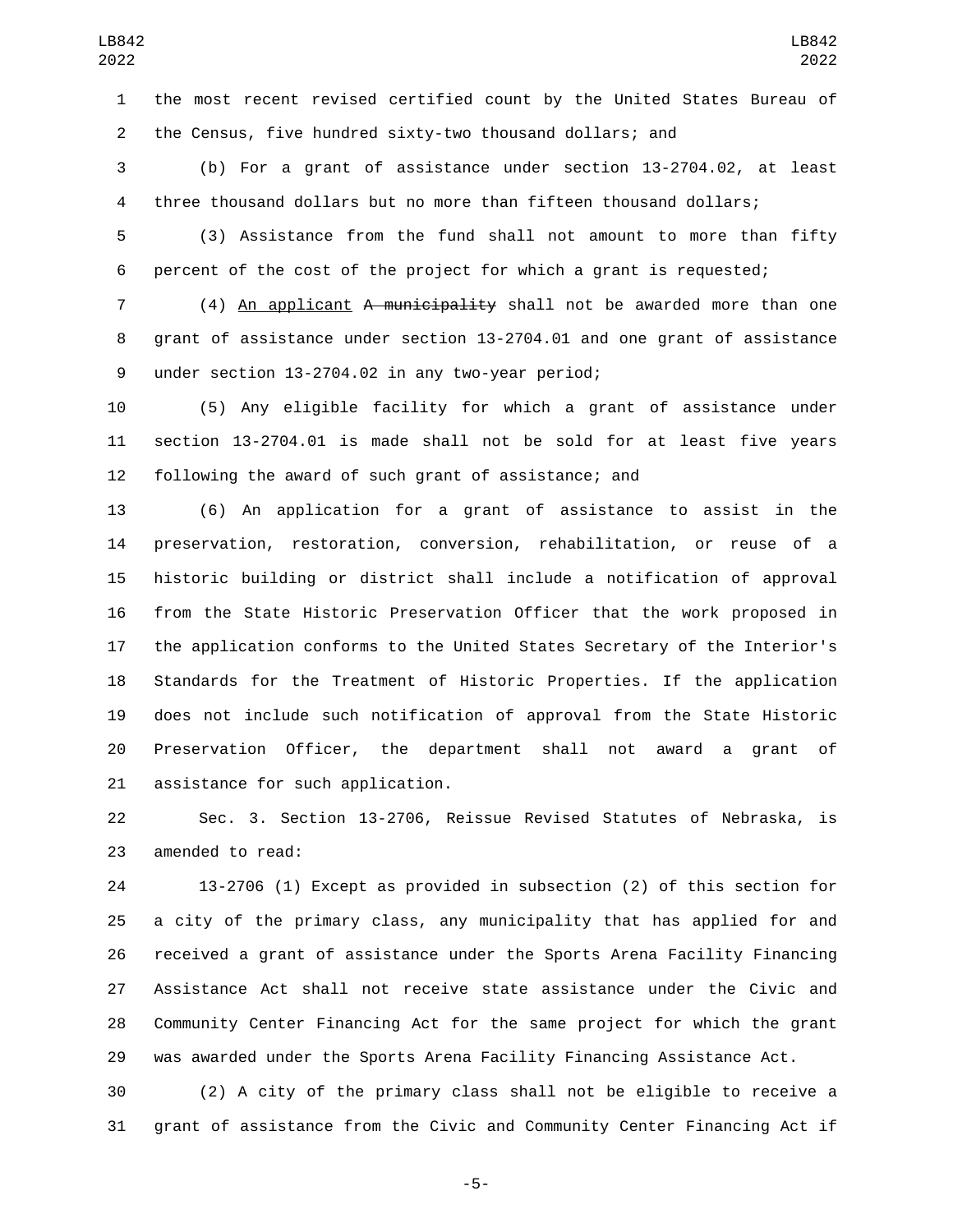the city has applied for and received a grant of assistance under the 2 Sports Arena Facility Financing Assistance Act.

 (3) Any city that has received funding under the Convention Center Facility Financing Assistance Act shall not receive state assistance under the Civic and Community Center Financing Act.

 (4) Any municipality eligible for a grant of assistance as provided 7 in this section may apply for a grant of assistance from the fund. Any tribal government may apply for a grant of assistance from the fund. Application shall be made on forms developed by the department.

 Sec. 4. Section 13-2707, Revised Statutes Cumulative Supplement, 11 2020, is amended to read:

 13-2707 (1) The department shall evaluate all applications for grants of assistance under section 13-2704.01 based on the following criteria, which are listed in no particular order of preference:

 (a) Retention Impact. Funding decisions by the department shall be based on the likelihood of the project retaining existing residents in the community where the project is located, developing, sustaining, and fostering community connections, and enhancing the potential for economic growth in a manner that will sustain the quality of life and promote 20 long-term economic development;

 (b) New Resident Impact. Funding decisions by the department shall be based on the likelihood of the project attracting new residents to the 23 community where the project is located;

 (c) Visitor Impact. Funding decisions by the department shall be based on the likelihood of the project enhancing or creating an attraction that would increase the potential of visitors to the community where the project is located from inside and outside the state;

 (d) Readiness. The fiscal, economic, and operational capacity of the applicant, and of any political subdivision that owns the eligible facility jointly with the applicant, to finance and manage the project 31 and to operate the eligible facility; and

-6-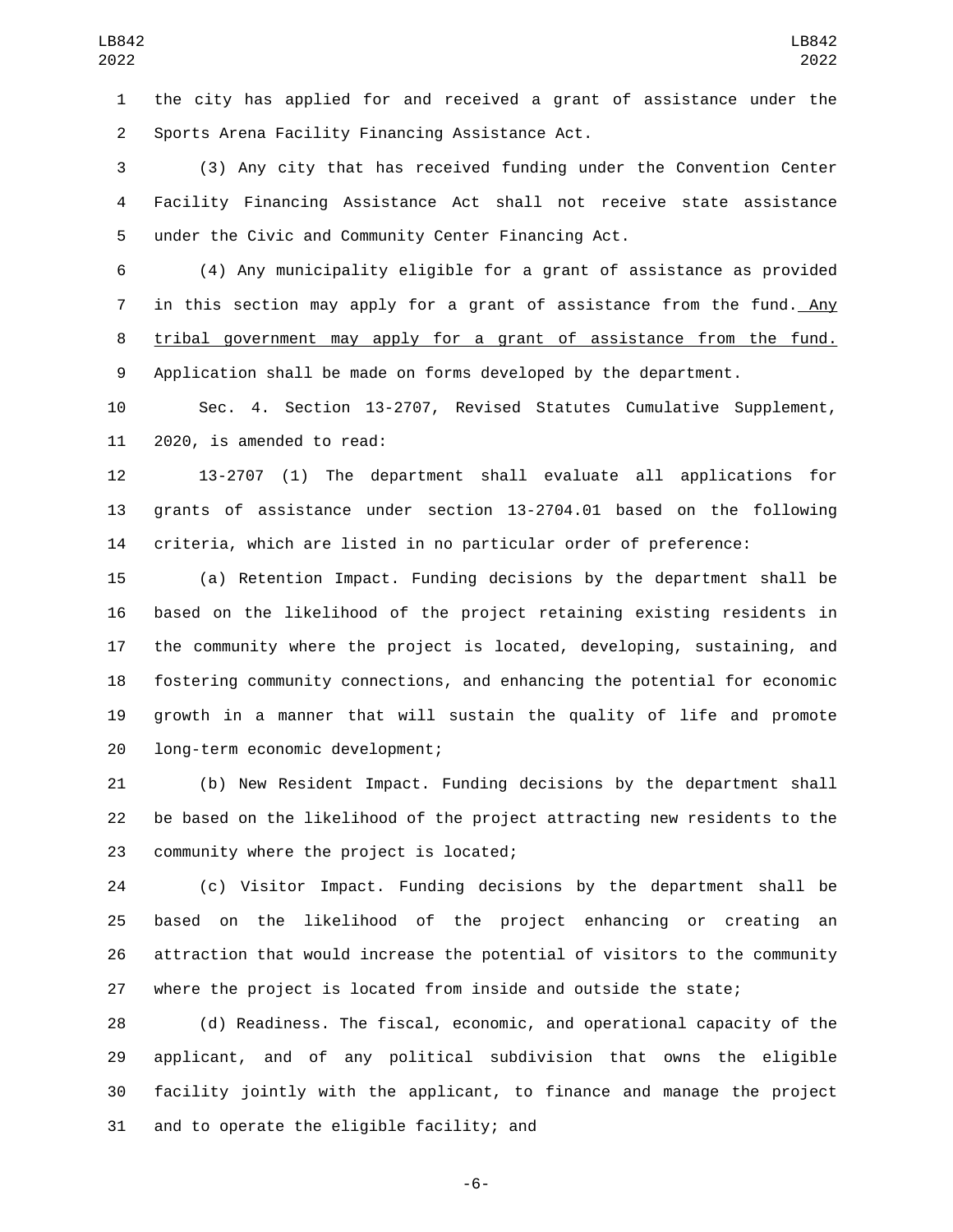(e) Project Planning. Projects with completed technical assistance and feasibility studies shall be preferred to those with no prior 3 planning.

 (2) The department shall give priority to applications from 5 applicants municipalities which have not received a grant of assistance under section 13-2704.01 within the last ten years.

 (3) Any grant of assistance under section 13-2704.01 shall be matched at least equally from local sources. At least fifty percent of 9 the local match must be in cash.

 (4) To receive a grant of assistance under section 13-2704.01, the project for which the grant is requested shall be located in the municipality that applies for the grant or, for any city of the first class, city of the second class, or village, within the municipality's extraterritorial zoning jurisdiction. This subsection shall not apply to 15 any application submitted by a tribal government.

 (5) To receive a grant of assistance under section 13-2704.01, the project for which the grant is requested shall involve an eligible facility that is owned by the applicant municipality applying for the 19 grant, except that a municipality may own an eligible facility jointly with a political subdivision if the municipality's ownership interest in 21 such eligible facility is at least fifty percent. In such any case, the municipality shall be the applicant for the grant of assistance.

 Sec. 5. Section 13-2707.01, Revised Statutes Cumulative Supplement, 24 2020, is amended to read:

 13-2707.01 The department shall evaluate all applications for grants of assistance under section 13-2704.02 based on the following criteria:

 (1) Financial Support. Assistance from the fund shall be matched at least equally from local sources. At least fifty percent of the local match must be in cash. Projects with a higher level of local matching funds shall be preferred as compared to those with a lower level of 31 matching funds; and

-7-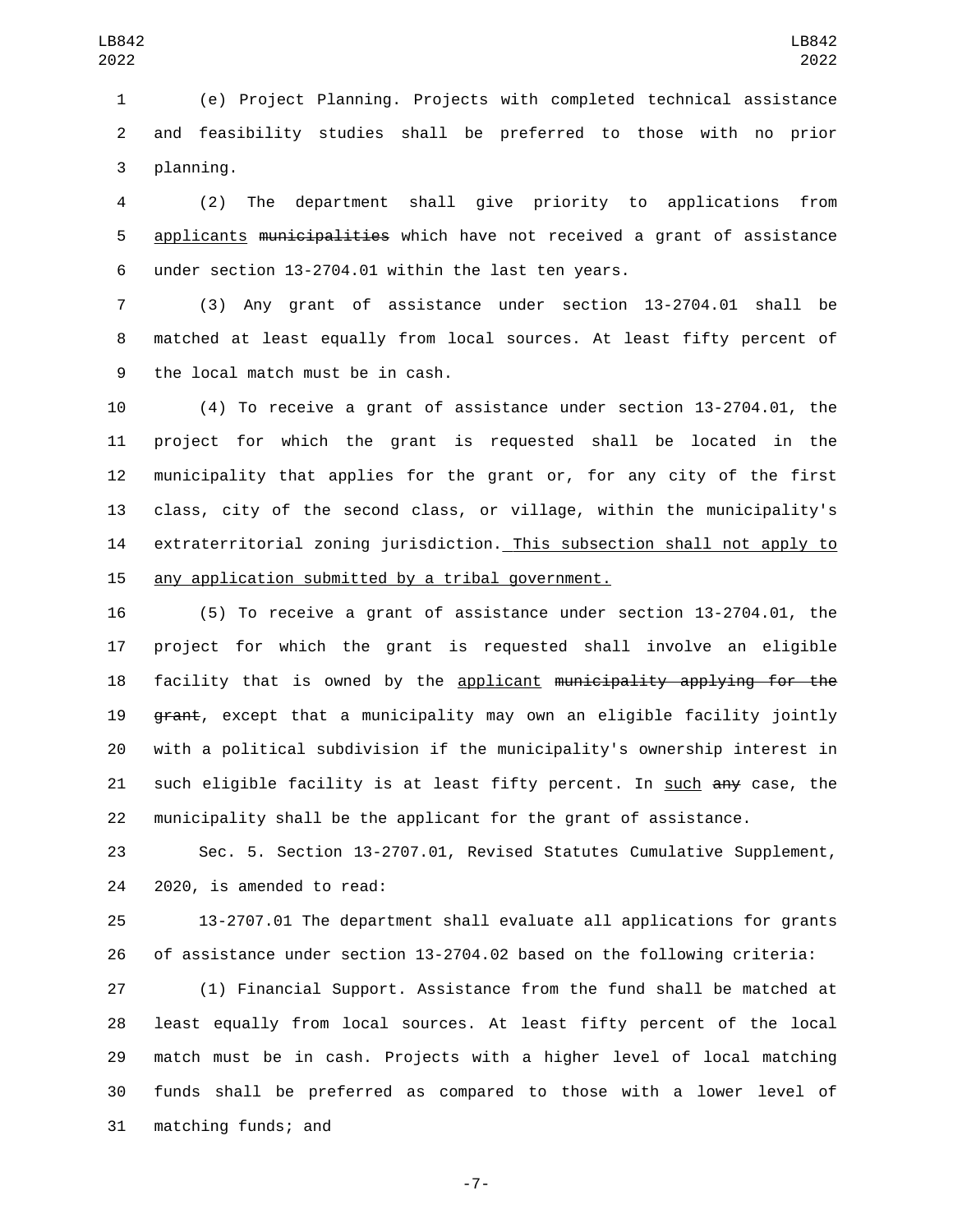(2) Project Location. Assistance from the fund shall be for engineering and technical studies related to projects that will be located in the municipality that applies for the grant or, for any city of the first class, city of the second class, or village, in the municipality's extraterritorial zoning jurisdiction. This subdivision shall not apply to any application submitted by a tribal government.

 Sec. 6. Section 13-2709, Revised Statutes Cumulative Supplement, 8 2020, is amended to read:

 13-2709 (1) The department shall submit, as part of the department's annual status report under section 81-1201.11, the following information regarding the Civic and Community Center Financing Act:

 (a) Information documenting the grants conditionally approved for funding by the Legislature in the following fiscal year;

14 (b) Reasons why a full application was not sent to any <u>applicant</u> 15 municipality seeking assistance under the act;

 (c) The amount of sales tax revenue generated for the fund pursuant to subsection (6) of section 13-2610 and subsection (9) of section 13-3108, the total amount of grants applied for under the act, the year- end fund balance, the amount of the year-end fund balance which has not been committed to funding grants under the act, and, if all available funds have not been committed to funding grants under the act, an explanation of the reasons why all such funds have not been so committed; (d) The amount of appropriated funds actually expended by the 24 department for the year;

 (e) The department's current budget for administration of the act and the department's planned use and distribution of funds, including details on the amount of funds to be expended on grants and the amount of funds to be expended by the department for administrative purposes; and

29 (f) Grant summaries, including the applicant municipality, project description, grant amount requested, amount and type of matching funds, and reasons for approval or denial based on evaluation criteria from

-8-